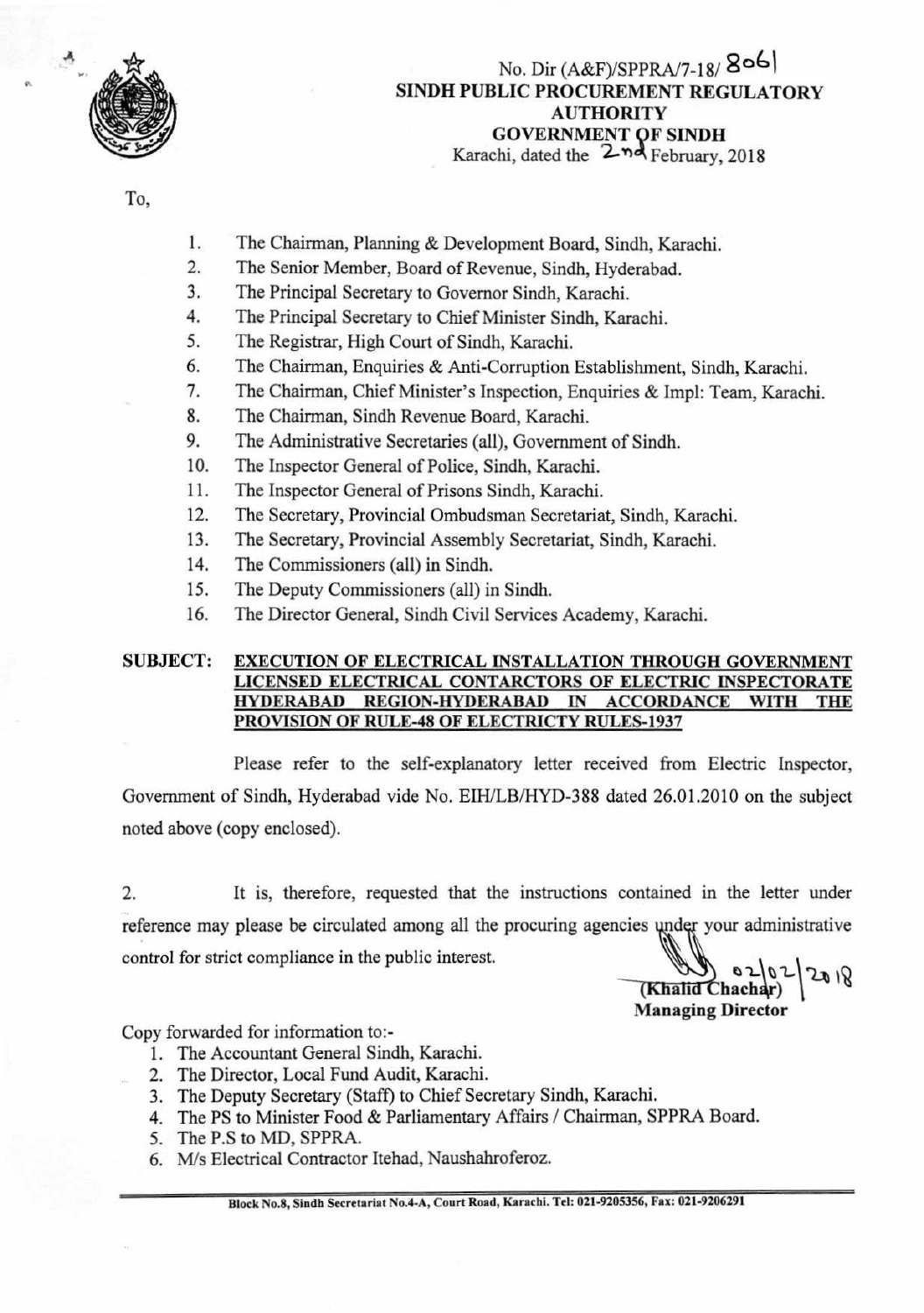

#### **GOVERNMENT OF SINDH:** ELECTRIC INSPECTORATE, HYDERABAD GOVT: BUILDING NO. 48 / B CIVIL LINE HYDERABAD

NO.EIH / LB/ HYD-38

DATED  $26/01/$ 2010

To.

1.

2.

3.

 $-4.$ 

5.

8. 9.

- The D.C.O. Hyderabad/Jamshoro/Matiari/Tando Allahyar/Mirpurkhas/Umerkot/ Sanghar/ Dadu/Tando/Mohammad Khan/Badin/Thatta.
- The Chief Engineer, Building, Department, Hyderabad.
- The Chief Engineer, Public Health Engineering Department, Hyderabad.
- The Vice Chancellor Mehran University Jamshoro/ Sindh University Jamshoro/Tando Jam University, Jamshoro.
	- The Director Civil Aviation Training Institute, Hyderabad Airport.
	- The Superintendent Engineer, Provincial Building, Hyderabad.
	- The Hyderabad/Jamshoro/Matiari/Tando Allahyar/Mirpurkhas/Umerkot/ Sanghar/ Dadu/ Tando/Mohammad Khan/Badin/Thatta.
	- The Executive Engineer, Public Health Division, Hyderabad.
	- The Managing Director Sindh Education Reform Office at Gulshan-e-Iqbal, Karachi

Subject:



# EXECUTION OF ELECTRICAL INSTALLATION WORK THROUGH GOVERNMENT LICENSED ELECTRICAL CONTRACTORS OF ELECTRIC INSPECTORATE HYDERABAD REGION HYDERABAD IN ACCORDANCE WITH THE PROVISION OF RULE 48 OF ELECTRICITY RULES 1937.

The Electrical Contractor's Association Hyderabad, have represented to this office, that the Electrical Installations works are being awarded by the different Federal / Provincial Government Departments and Government / Semi Government Organization to the Contractors / Firms, not holding valid Government Electrical Contractor Licence of this Region for execution of such Electrification Works as required under Rule 48 of the Electricity Rules 1937.

It is therefore informed as under:-



That the executive of Electrical Installation work by the Contractors / Firms, who do not hold the Valid Electrical Contractors Licencs granted under Rule 29 of the Licensing Rules Framed under Rule48 of the Electricity Rules 1937, amounts to infringements of the above said Rules, which is punishable under Rule 123 of the Electricity Rules 1937.

That the Civil Contractors are under taking the Electrification works in their own names and thereafter sub-letting the electrification work noted below average.

The Electricity Act 1910 and Rules 1937 do not allow the subletting of the Electrification works, and such binding is also obligations for Government / Semi Government Departments and organization under sub section (3) of section 37 of the Electricity Act 1910.

3. That the copy of the work order issued to the Government Licensed Electrical Contractor may be endorsed to this office as required under Rules 39 of the Licensing Rules.